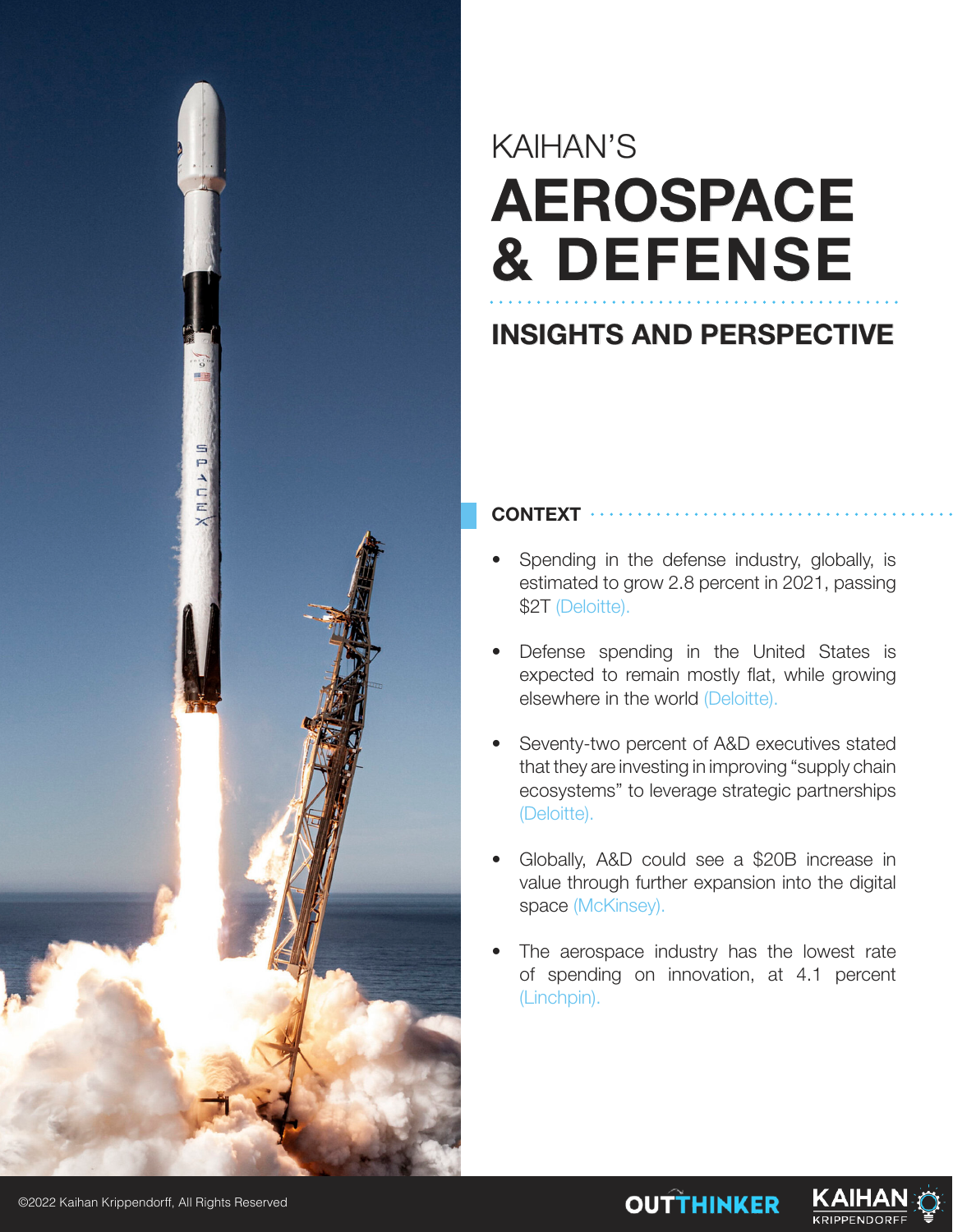#### **TRENDS**

#### **1. Supply Chain Management**

- Global decline in demand for air transport brought on by larger restrictions on the movement of people and goods heavily impacted the A&D industry.
- With 81 percent of A&D executives agreeing that their business and technology strategies must be interconnected (Accenture), digitizing supply chain management moves to the front.
- During the pandemic, smaller suppliers lacking agility and flexibility in their supply chains had trouble sustaining the ebb and flow of demand (Deloitte).
- Companies with supply chains poised to service commercial aerospace and defense should explore reduction of overflow of critical inventory between them through dynamic planning.
- Areas such as onshoring, vertical integration, and cyber defense are strong opportunities for growth towards more resilient supply chains (Deloitte).
- Utilization of tools in the digital space, such as automation, smart management systems, and data analytics is critical to improving the capabilities of A&D supply chain management.
- One company leveraging the digital space to enhance supply chains is Orbital Insight, who, in a partnership with Unilever, analyzes a variety of data points—from cellphone geolocation to satellite imagery—to assess and improve the effectiveness and integrity of one of Unilever's key product supply chains (Fast Company).

#### **2. How Mobility Happens**

As companies across industries move towards

more environmentally-conscious changes, A&D are no exception. The innovation needed to reduce carbon emissions also spurs development of new eco-friendly technologies for transportation.

- New methods of propulsion and types of fuel are being tested as viable alternatives to conventional jet fuel; electric propulsion in aircraft has the potential to reduce carbon emissions, while decreasing costs, increasing efficiency, and reducing flight noise.
- Rolls-Royce successfully tested its hybrid M250 turbine in 2019, and plans to integrate it with aircraft and begin experimental flights in 2021 (Deloitte).
- Hydrogen shows promise as an efficient and responsible fuel alternative with minimal effects on the environment. Hydrogen power for aircraft is in the early stages, with many companies testing it in various use cases.
- Airbus SE is ahead of the curve, developing a zero-emission, hydrogen-powered aircraft (the ZEROe concept) that could enter service as soon as 2035 (Deloitte, Airbus).
- With moves towards eco-friendliness in mobility come changes in the transportation landscape. NASA, through its Advanced Air Mobility (AAM) national campaign, seeks to encourage companies in emerging markets to explore new types of air transportation for people and goods, beginning in the urban market (NASA).

#### **3. The Human-Machine Relationship**

In 2021, the United States' defense budget for the modernization of the armed forces was \$704.6B (Mordor Intelligence). The next greatest battlefield of A&D lies in mechanical and digital technology and how people use it.

**OUTTHINKER** 

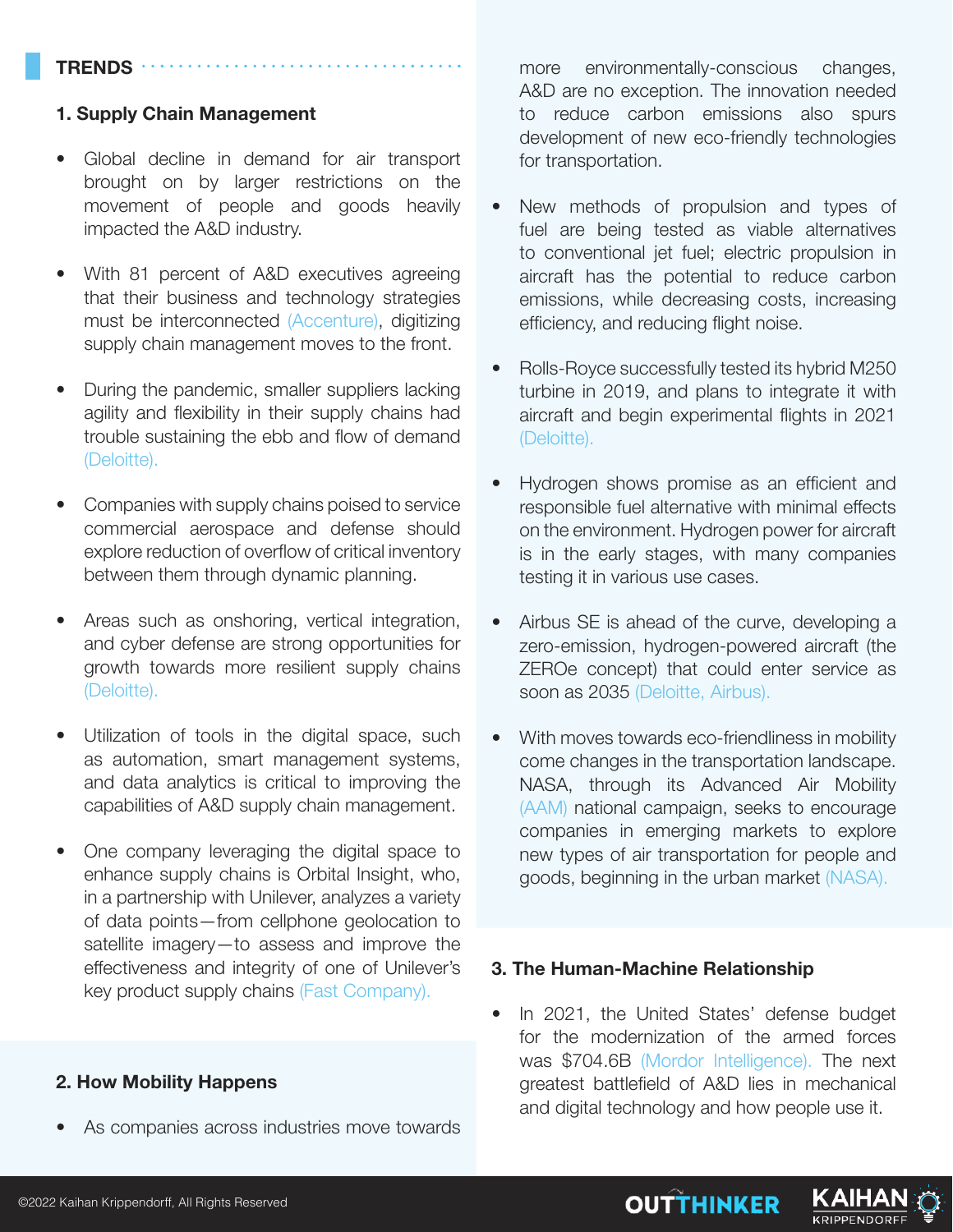- As AI/ML expands, so do its capabilities across a wide variety of aerospace and defense applications.
- Decision-makers in crucial positions will be less involved in the collection and organization of data, and more involved in the analysis and execution processes.
- AI applications in ISR, command and control, and weapons effectiveness are becoming increasingly valuable (Mordor Intelligence). Advances in AI-based biometric technologies open up new opportunities for data collection, analysis, and security.
- Automation and robotics in A&D provide new opportunities to increase the efficiency and effectiveness of human-machine relationships.
- Lockheed Martin's ONYX-powered exoskeleton, offered to customers across military, industrial, and civilian markets, seeks to enhance users' mobility and wellbeing by improving the ergonomics of walking, carrying, and even climbing (Lockheed Martin).

#### **4. Contract Availability**

- Driven by the global effects of COVID-19, the United States Department of Defense increased spending on contracts to \$445B in 2020, an increase of around 10 percent over the previous year (Bloomberg Government).
- While the majority of contract spending is allocated to the "big five"—Lockheed Martin, Raytheon Technologies, General Dynamics, Northrop Grumman, and Boeing—the task of innovation and modernization in the defense industry will still rely on new entrants (Bloomberg Government).
- In 2020, the Pentagon awarded a record number of small contracts and handed out \$1.5B in early funding to over a thousand firms (Fast Company, SBIR). Cutting-edge ISR technologies, especially those being developed for the Air Force (Mordor Intelligence) are of high interest.

|--|

| Leverage     | "8Ps" of                                                                               | <b>Opportunity</b> | <b>Recommended Leverage Points</b>                                                                                   |
|--------------|----------------------------------------------------------------------------------------|--------------------|----------------------------------------------------------------------------------------------------------------------|
| <b>Point</b> | <b>Strategy</b>                                                                        | for Disruption     |                                                                                                                      |
| Position     | The customer<br>you are<br>targeting and<br>their need that<br>you seek to<br>fulfill. | 4                  | Are there ways that your current product lineup<br>could be expanded to reach the civilian and<br>industrial market? |

**OUTTHINKER** 

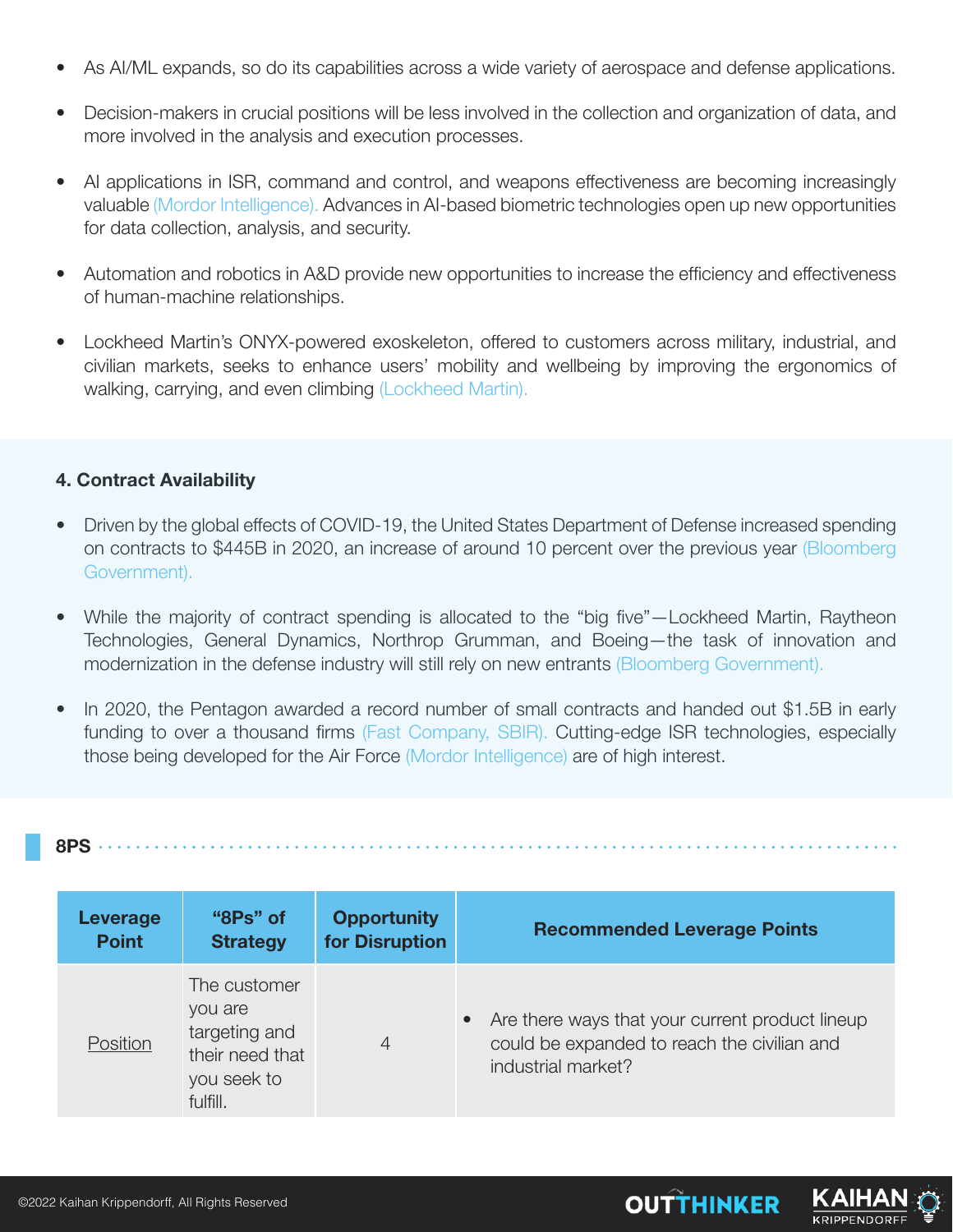| <b>Leverage</b><br><b>Point</b> | "8Ps" of<br><b>Strategy</b>                                                                               | <b>Opportunity</b><br>for Disruption | <b>Recommended Leverage Points</b>                                                                                                                                              |
|---------------------------------|-----------------------------------------------------------------------------------------------------------|--------------------------------------|---------------------------------------------------------------------------------------------------------------------------------------------------------------------------------|
| Product                         | The<br>technologies<br>and services<br>you sell<br>and the<br>characteristics<br>that give them<br>value. | $\overline{7}$                       | How can you integrate AI/ML applications into<br>your technology?<br>What opportunities do you have to expand into<br>new propulsion and mobility technologies?                 |
| Promotion                       | How you<br>connect and<br>communicate<br>with current<br>and potential<br>customers.                      | $\overline{4}$                       | How can you broaden general consumer interest<br>in your company and technologies?                                                                                              |
| Price                           | How<br>customers pay<br>to get your<br>technology.                                                        | 6                                    | How do you negotiate for favorable contracts?<br>$\bullet$<br>How can you structure your pricing model<br>$\bullet$<br>to appeal to multiple markets and types of<br>consumers? |
| Placement                       | Where<br>and how<br>customers<br>can view,<br>access, and<br>purchase your<br>technology.                 | 3                                    | Through which channels can customers learn<br>information about your technology?                                                                                                |
| <b>Physical</b><br>Experience   | How your<br>brand<br>experience<br>meets the<br>needs and<br>expectations<br>of the<br>customer.          | 5                                    | How do your technologies create a seamless and<br>valuable human-machine experience?<br>What systems do you have in place to monitor<br>$\bullet$<br>customer satisfaction?     |



**OUTTHINKER** 

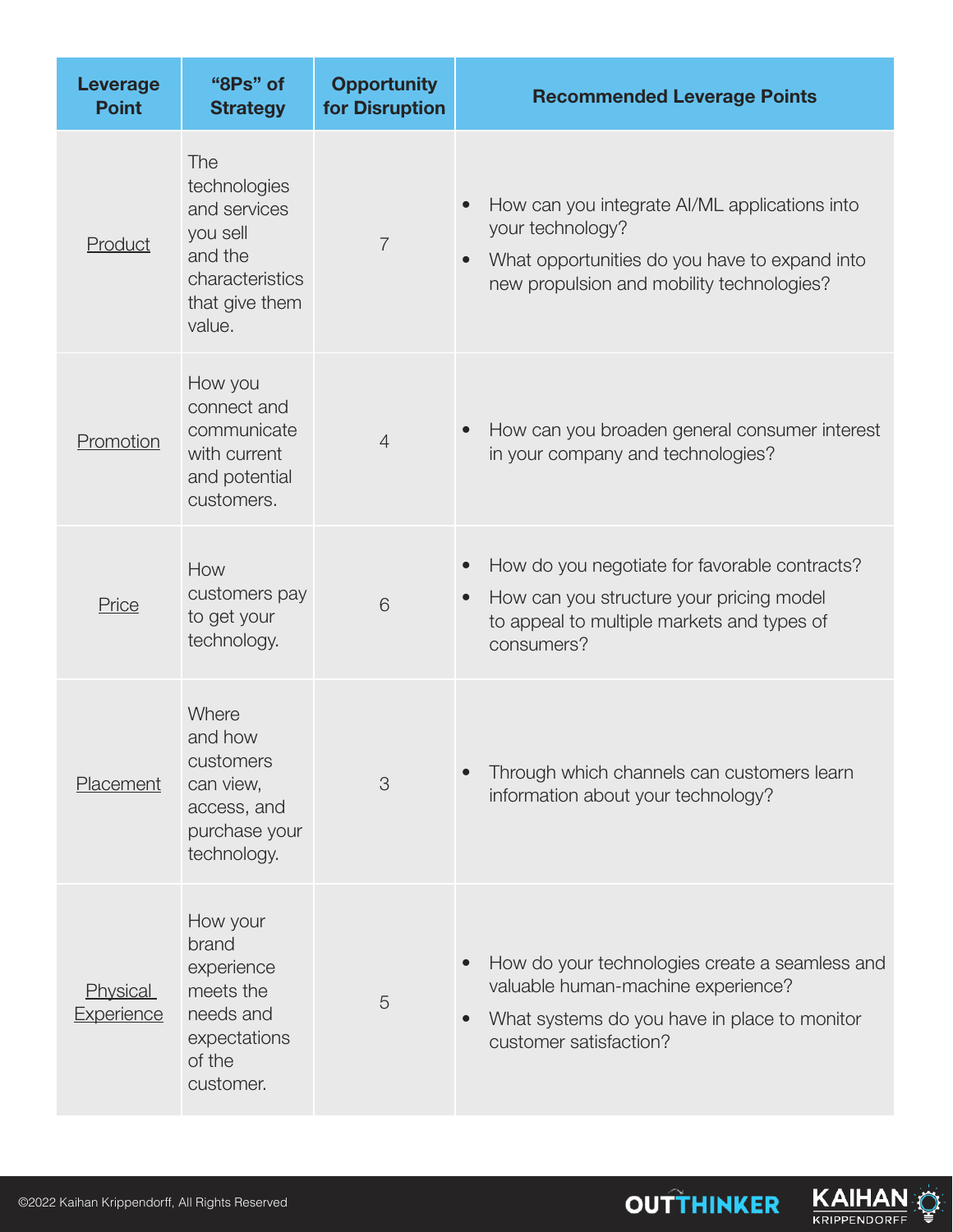| Leverage<br><b>Point</b> | "8Ps" of<br><b>Strategy</b>                                                                                                   | <b>Opportunity</b><br>for Disruption | <b>Recommended Leverage Points</b>                                                                                                                                                                                                                                                          |
|--------------------------|-------------------------------------------------------------------------------------------------------------------------------|--------------------------------------|---------------------------------------------------------------------------------------------------------------------------------------------------------------------------------------------------------------------------------------------------------------------------------------------|
| Processes                | How you<br>manage your<br>supply chain.<br>How you<br>manage<br>and use the<br>data and<br>information of<br>customers.       | 9                                    | What is your plan to move towards more eco-<br>friendly production, processes, and technologies?<br>How can you develop more dynamic supply<br>$\bullet$<br>chains?<br>How do you ensure that you can fulfill<br>$\bullet$<br>commercial aerospace and defense contracts<br>simultaneously? |
| <b>People</b>            | The choices<br>you make<br>regarding<br>hiring,<br>organizing,<br>and<br>incentivizing<br>your people<br>and your<br>culture. | $\overline{4}$                       | How does your hiring model contribute to your<br>modernization plan?                                                                                                                                                                                                                        |

**OUTTHINKERS**



- Raytheon Technologies, formed by a merger of Raytheon Company and United Technologies in 2019, is an aerospace and defense technology company providing a wide portfolio of products to companies in the commercial aerospace and defense industries.
- Through its subsidiary Pratt & Whitney, Raytheon Technologies is essentially the proprietary manufacturer of geared turbofan engines for aircraft, a technology which paid off during the pandemic for its cost effectiveness and other benefits (Forbes).



- In May 2020, SpaceX became the first privately held company to transport NASA astronauts to the International Space Station, a feat not accomplished on United States soil in nearly 10 years. The company sent another team of astronauts in November, with a third mission scheduled for 2021 (Fast Company).
- SpaceX stole the show, and continues to do so, through its industry-leading ability to recycle and reuse rockets for different uses and multiple launches. The Falcon 9, used to complete the Starlink satellite constellation, accomplished its seventh successful launch and recovery.

**OUTTHINKER** 

KAIHA

**KRIPPENDORFF**